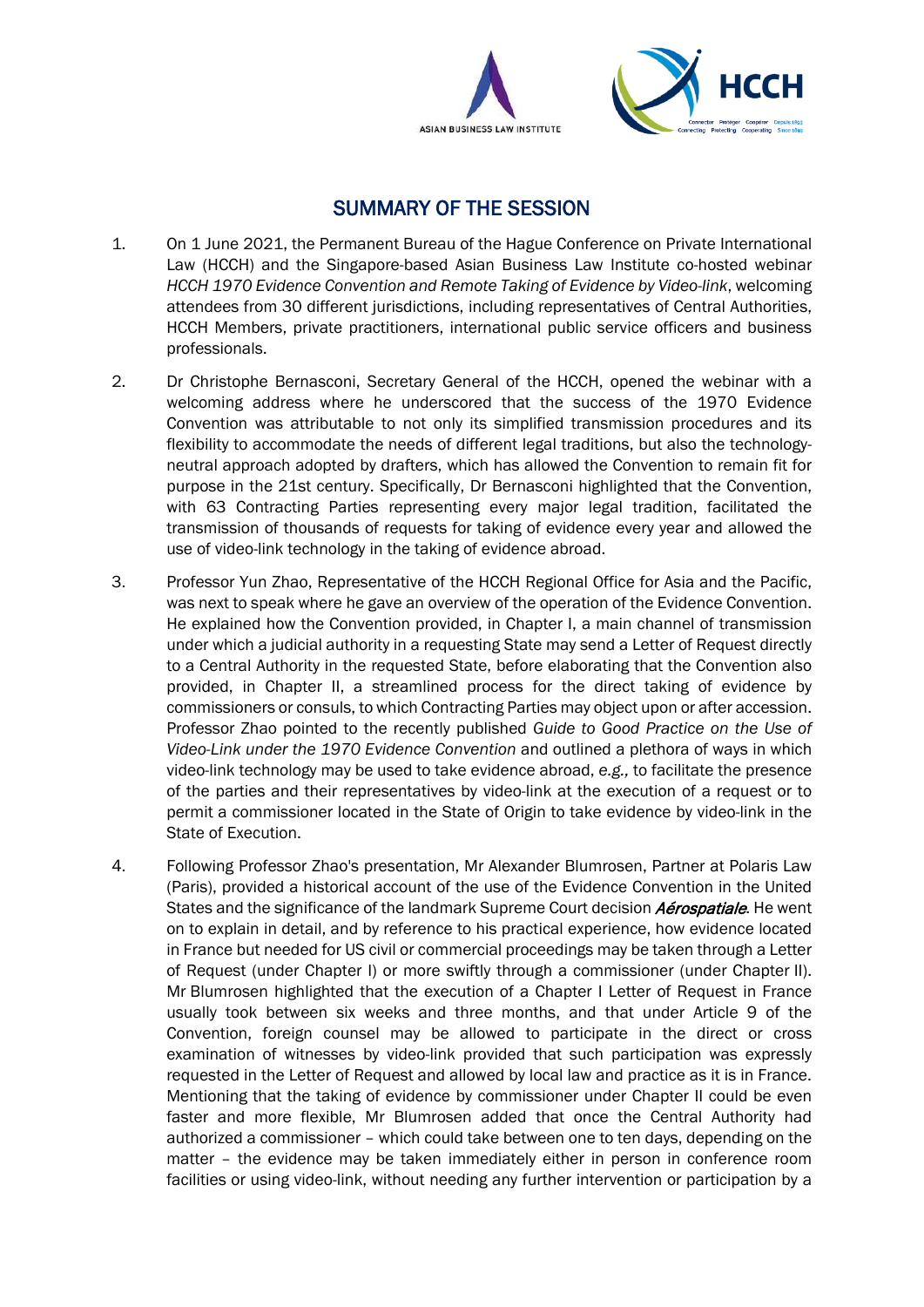local judge. He mentioned the increased use of Chapter II discovery in requests from the US over the last 10 years, and applauded the qualified Article 23 reservation adopted by France to the Convention that allows for pre-trial discovery but requires requests to be "enumerated limitatively" and to be relevant to the underlying dispute in order to avoid overly broad "fishing expeditions".

- 5. Turning attendees' attention from France to Singapore was Mr Edmund Kronenburg, Managing Partner of Braddell Brothers LLP, who presented a brief overview of the operation of the Evidence Convention in Singapore by looking at the country's legal framework. In his view, the popularity of the Convention was likely to increase in the coming years in tandem with Singapore's efforts to reinforce its dispute resolution hub status. Mr Kronenburg then moderated a lively panel discussion among all panelists, including Mr Blumrosen, Justice Anselmo Reyes of the Singapore International Commercial Court, Dr João Ribeiro-Bidaoui, First Secretary at the HCCH and Professor Zhao. Key takeaways of the panel discussion are provided in the appendix.
- 6. To conclude the session, Dr Ribeiro-Bidaoui spoke of the salient benefits and main features of another HCCH instrument, the 1965 Service Convention, highlighting that the Service Convention, with 78 Contracting Parties, was accessible to almost 70% of the global citizenship who represents more than 80% of the world's GDP.
- 7. The Permanent Bureau of the HCCH and ABLI are heartened by the positive feedback received after the webinar. Some Singaporean practitioners who were in the midst of preparing for virtual hearings found the session especially timely. One attendee from the business community commented that although not legally trained, he found the discussions useful in understanding the difficulties involved in multi-jurisdictional legal processes from the perspective of running a multinational business. Attendees joining from outside of Singapore said they benefited most from learning about the implementation of the Evidence Convention in places other than their home jurisdictions. Specifically, Matthijs Kuijpers and Sofja Goldstein from Amsterdam-based law firm Stibbe shared that they found it extremely valuable for their international litigation practice to have judges, practitioners and academics from various jurisdictions exchange and discuss experiences and best practices. In particular, they very much appreciated that the organisers actively engaged practitioners during the session as such engagement helped overcome issues that would inevitably rise over time given that the methods of taking evidence today differ significantly from how it was envisioned when the Convention was drafted.
- 8. The organisers thank all attendees for their active participation and warm reception and look forward to having more such opportunities for exchange of ideas and sharing of experiences.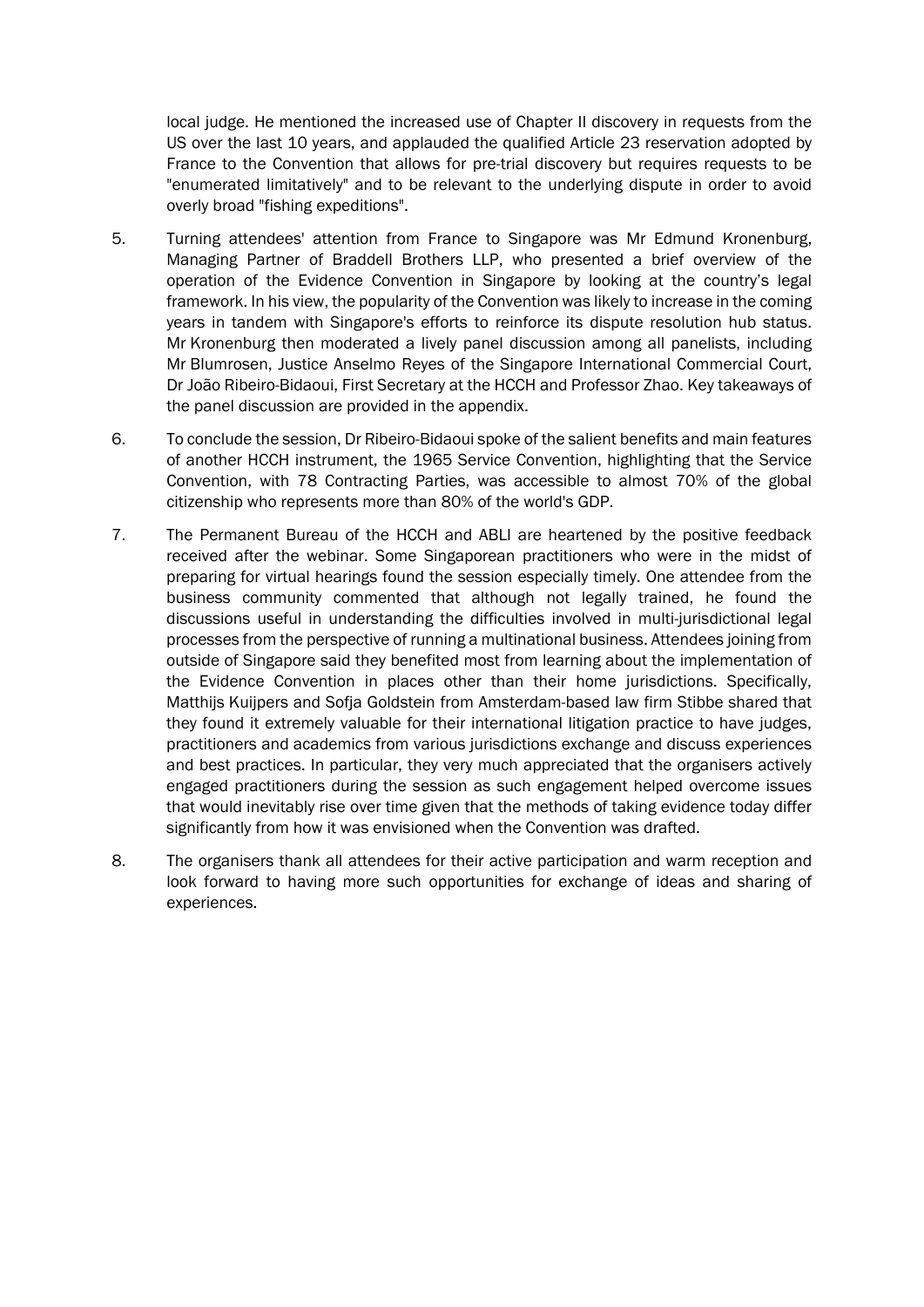#### Panel Discussion Key Takeaways:

### May the Evidence Convention be used in aid of arbitration proceedings?

- The panelists diverged on the usefulness of, and the extent to which, the Convention may be used in aid of arbitration proceedings. On the one hand, Justice Reyes was of the view that Letters of Request issued under Chapter I may not be used in aid of arbitration proceedings to the extent that such proceedings are not "judicial" in nature. On the other hand, Dr Ribeiro-Bidaoui and Mr Blumrosen stressed that it might be possible to seek assistance from a judicial authority in the seat of arbitration for the issuance of a Letter of Request to aid arbitration proceedings, although such practice was subject to the law and practice of each Contracting Party. Dr Ribeiro-Bidaoui further stressed that the Special Commission reviewing the practical operation of the Convention had signaled that the Convention could be used in support of arbitration proceedings if so allowed under the domestic law of the Contracting Party in question, and noted that this would most probably be the case of jurisdictions adopting the UNCITRAL Model Law on International Commercial Arbitration (1985), with amendments as adopted in 2006.
- Justice Reyes mentioned that Chapter II was of little assistance given the largely voluntary nature of arbitration. Professor Zhao added that parties could rely on courts to seek assistance in arbitration proceedings in instances where a witness was not willing to cooperate. Mr Blumrosen indicated that Chapter II could be used even if evidence is given voluntarily in arbitration, where compliance with an international treaty is required by an applicable Blocking Statute. In particular, the French blocking statute prohibits discovery in aid of judicial and administrative proceedings only, and therefore is not needed in arbitration as long as domestic laws allow discovery in support of arbitration.

### Does the Evidence Convention have to be used when a witness is willing to give evidence by videolink in Singapore International Commercial Court (SICC) proceedings?

- Justice Reyes explained that the current practice of the SICC in dealing with a witness based offshore who is willing to provide evidence was to require the parties to ensure that any domestic laws in relation to the witness giving evidence are complied with, and that the parties certify or furnish evidence to that effect.
- His Honour added that pursuant to Article 17 of the Convention, any person, including a judge, may be duly appointed as commissioner to take evidence abroad, provided that the competent authority in the State in which the witness is located grants its permission.
- His Honour then suggested that international commercial courts, such as the SICC or the China International Commercial Court, could sign a Memorandum of Understanding (MoU) to grant permission for the taking of evidence by video-link from willing witnesses located in their jurisdictions. He also drew attention to the possibility of compelling a witness under Article 18 of the Convention.
- Mr Blumrosen seconded the MoU suggestion but added that if a willing witness was located in France, the French blocking statute would still require that any request be channeled through the French Central Authority, and that this point should always be borne in mind. Justice Reyes expressed the view that, based on the text of the blocking statute, an MoU would seem to fall under the exception provided by the law (*i.e.* that evidence has to be taken under the umbrella of a treaty or laws and regulations in force).
- Justice Reyes also recalled the usefulness of Chapter II of the Convention (in particular for non-common law jurisdictions) and proposed that some countries in the region, such as China, Singapore and Vietnam, revisit their declarations in respect to Chapter II to further facilitate the taking of evidence abroad through the use of commissioners. Professor Zhao echoed this recommendation, adding that the withdrawal or amendment of declarations could be achieved, *inter alia*, by organising training sessions or enhancing capacity-building in the Asia-Pacific region.